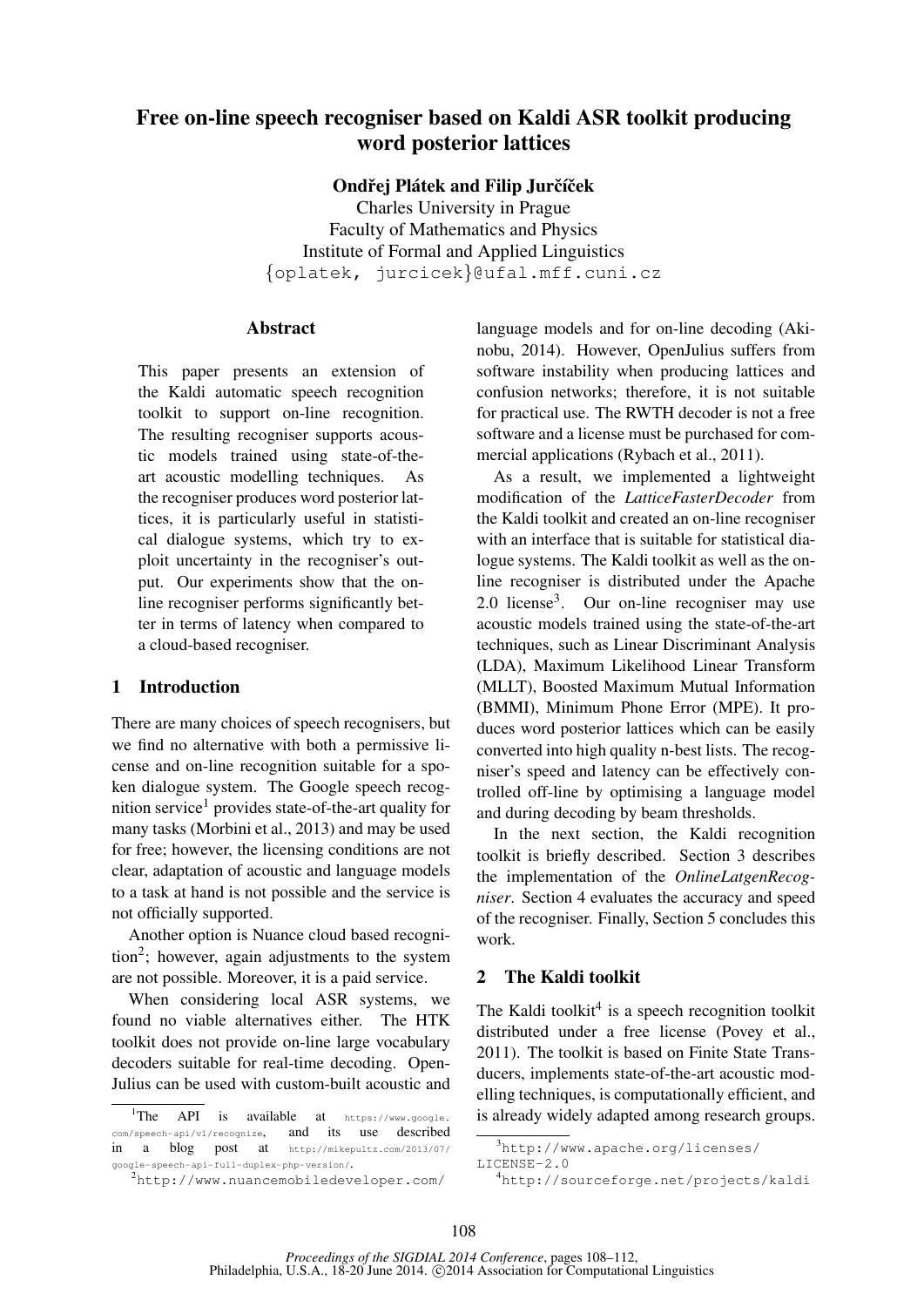Its only major drawback was the lack of on-line recognition support. Therefore, it could not be used directly in applications such as spoken dialogue systems. Kaldi includes an on-line recognition application; however, hard-wired timeout exceptions, audio source fixed to a sound card, and a specialised 1-best decoder limit its use to demonstration of Kaldi recognition capabilities only.

# 3 OnlineLatgenRecogniser

The standard Kaldi interface between the components of the toolkit is based on a batch processing paradigm, where the components assume that the whole audio signal is available when recognition starts. However, when performing on-line recognition, one would like to take advantage of the fact that the signal appears in small chunks and can be processed incrementally. When properly implemented, this significantly reduces recogniser output latency.

# 3.1 C++ implementation

To achieve this, we implemented Kaldi's *DecodableInterface* supporting incremental speech preprocessing, which includes speech parameterisation, feature transformations, and likelihood estimation. In addition, we subclassed *LatticeFaster-Decoder* and split the original batch processing interface.

The newly implemented *OnlineLatgenRecogniser* makes use of our incremental speech preprocessing and modified *LatticeFasterDecoder*. It implements the following interface:

- *AudioIn* queueing new audio for preprocessing,
- *Decode* decoding a fixed number of audio frames,
- *PruneFinal* preparing internal data structures for lattice extraction,
- *GetLattice* extracting a word posterior lattice and returning log likelihood of processed audio,
- *Reset* preparing the recogniser for a new utterance,

The C++ example in Listing 1 shows a typical use of the *OnlineLatgenRecogniser* interface. When audio data becomes available, it is queued

into the recogniser's buffer (line 11) and immediately decoded (lines 12-14). If the audio data is supplied in small enough chunks, the decoding of queued data is finished before new data arrives. When the recognition is finished, the recogniser prepares for lattice extraction (line 16). Line 20 shows how to obtain word posterior lattice as an OpenFST object. The *getAudio()* function represents a separate process supplying speech data. Please note that the recogniser's latency is mainly determined by the time spent in the *GetLattice* function.

Please note that we do not present here the functions controlling the input stream of audio chunks passed to the decoder and processing the output because these differ according to use case. An example of a nontrivial use case is in a dialogue system through a thin Python wrapper (see Section 3.2).

```
OnlineLatgenRecogniser rec;
 2 rec.setup(...);3
 4 size t decoded now = 0:
        size_t max_decoded = 10;
        char *audio_array = NULL;
  7
 8 while (recognitionOn())
 \overline{9}10 \begin{bmatrix} \text{size}_{\text{t}} \text{addi}_{\text{t}} \end{bmatrix} and \begin{bmatrix} \text{size}_{\text{t}} \text{addi}_{\text{t}} \end{bmatrix} and \begin{bmatrix} \text{size}_{\text{t}} \text{addi}_{\text{t}} \end{bmatrix} and \begin{bmatrix} \text{area}_{\text{t}} \text{addi}_{\text{t}} \end{bmatrix} and \begin{bmatrix} \text{area}_{\text{t}} \text{and} \text{linear} \end{bmatrix}11 rec.AudioIn(audio_array, audio_len);
\begin{array}{c|c} 12 & \text{do} & \text{f} \\ 13 & & \text{de} \end{array}13 decoded_now = rec.Decode(max_decoded);<br>14 while(decoded now > 0):
            14 } while(decoded_now > 0);
15 }
16 rec. PruneFinal():
17
18 double tot_lik;<br>19 fst::VectorFst<
        19 fst::VectorFst<fst::LogArc> word_post_lat;
20 rec.GetLattice(&word_post_lat, &tot_lik);
21
22 \mid rec. Reset ():
```
Listing 1: Example of the decoder API

The source code of the *OnlineLatgenRecog*niser is available in Kaldi repository<sup>5</sup>.

### 3.2 Python extension

In addition, we developed a Python extension exporting the *OnlineLatgenRecogniser* C++ interface. This can be used as an example of bringing Kaldi's on-line speech recognition functionality to higher-level programming languages. This Python extension is used in the Alex Dialogue Systems Framework (ADSF, 2014), an open-source language and domain independent framework for developing spoken dialogue systems. The *OnlineLatgenRecogniser* is deployed in an application which provides information about public

<sup>5</sup>https://sourceforge.net/p/kaldi/code/ HEAD/tree/sandbox/oplatek2/src/dec-wrap/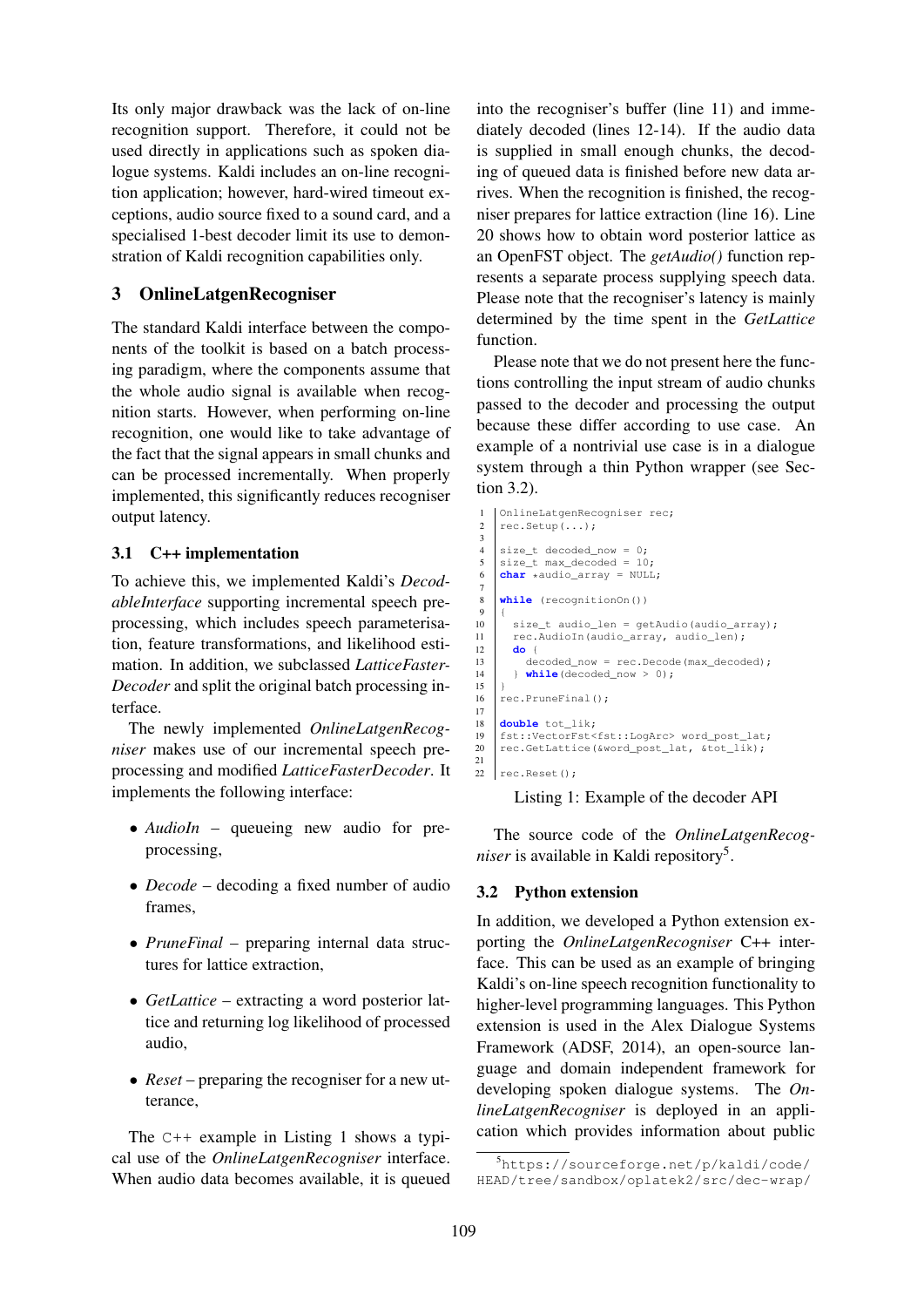transport and weather in the Czech republic and is available on a public toll-free telephone number.

# 4 Evaluation

### 4.1 Acoustic and language model training

The *OnlineLatgenRecogniser* is evaluated on a corpus of audio data from the Public Transport Information (PTI) domain. In PTI, users can interact in Czech with a telephone-based dialogue system to find public transport connections (UFAL-DSG, 2014). The PTI corpus consist of approximately 12k user utterances with a length varying between 0.4 s and 18 s with median around 3 s. The data were divided into training, development, and test data where the corresponding data sizes were 9496, 1188, 1188 respectively. For evaluation, a domain specific the class-based language model with a vocabulary size of approximately 52k and 559k n-grams was estimated from the training data. Named entities e.g., cities or bus stops, in class-based language model are expanded before building a decoding graph.

Since the PTI acoustic data amounts to less then 5 hours, the acoustic training data was extended by an additional 15 hours of telephone out-ofdomain data from the VYSTADIAL 2013 - Czech corpus (Korvas et al., 2014). The acoustic models were obtained by BMMI discriminative training with LDA and MLLT feature transformations. The scripts used to train the acoustic models are publicly available in ASDF (2014) as well as in Kaldi<sup>6</sup> and a detailed description of the training procedure is given in Korvas et al. (2014).

# 4.2 Experiments

We focus on evaluating the speed of the *OnlineLatgenRecogniser* and its relationship with the accuracy of the decoder, namely:

- Real Time Factor (RTF) of decoding the ratio of the recognition time to the duration of the audio input,
- Latency the delay between utterance end and the availability of the recognition results,
- Word Error Rate (WER).

Accuracy and speed of the *OnlineLatgenRecogniser* are controlled by the *max-active-states*, *beam*, and *lattice-beam* parameters (Povey et al., 2011). *Max-active-states* limits the maximum number of active tokens during decoding. *Beam* is used during graph search to prune ASR hypotheses at the state level. *Lattice-beam* is used when producing word level lattices after the decoding is finished. It is crucial to tune these parameters optimally to obtain good results.

In general, one aims for a setting RTF smaller than 1.0. However, in practice, it is useful if the RTF is even smaller because other processes running on the machine can influence the amount of available computational resources. Therefore, we target the RTF of 0.6 in our setup.

We used grid search on the development set to identify optimal parameters. Figure 1 (a) shows the impact of the *beam* on the WER and RTF measures. In this case, we set *max-active-states* to 2000 in order to limit the worst case RTF to 0.6. Observing Figure 1 (a), we set *beam* to 13 as this setting balances the WER, 95th RTF percentile, and the average RTF. Figure 1 (b) shows the impact of the *lattice-beam* on WER and latency when *beam* is fixed to 13. We set *latticebeam* to 5 based on Figure 1 (b) to obtain the 95th latency percentile of 200 ms, which is considered natural in a dialogue (Skantze and Schlangen, 2009). *Lattice-beam* does not affect WER, but larger *lattice-beam* improves the oracle WER of generated lattices (Povey et al., 2012).

Figure 2 shows the percentile graph of the RTF and latency measures over the development set. For example, the 95th percentile is the value of a measure such that 95% of the data has the measure below that value. One can see from Figure 2 that 95% of development utterances is decoded with RTF under 0.6 and latency under 200 ms. The extreme values are typically caused by decoding long noisy utterances where uncertainty in decoding slows down the recogniser. Using this setting, *OnlineLatgenRecogniser* decodes the utterances with a WER of about 21%.

Please note that *OnlineLatgenRecogniser* only extends the batch Kaldi decoder for incremental speech processing interface. It uses the same code as the batch Kaldi decoder to compute speech parametrisation, frame likelihoods, and state-level lattices. Therefore, the accuracy of *OnlineLatgen-Recogniser* is equal to that of the batch Kaldi decoder given the same parameters.

<sup>6</sup>http://sourceforge.net/p/kaldi/code/ HEAD/tree/trunk/egs/vystadial\_en/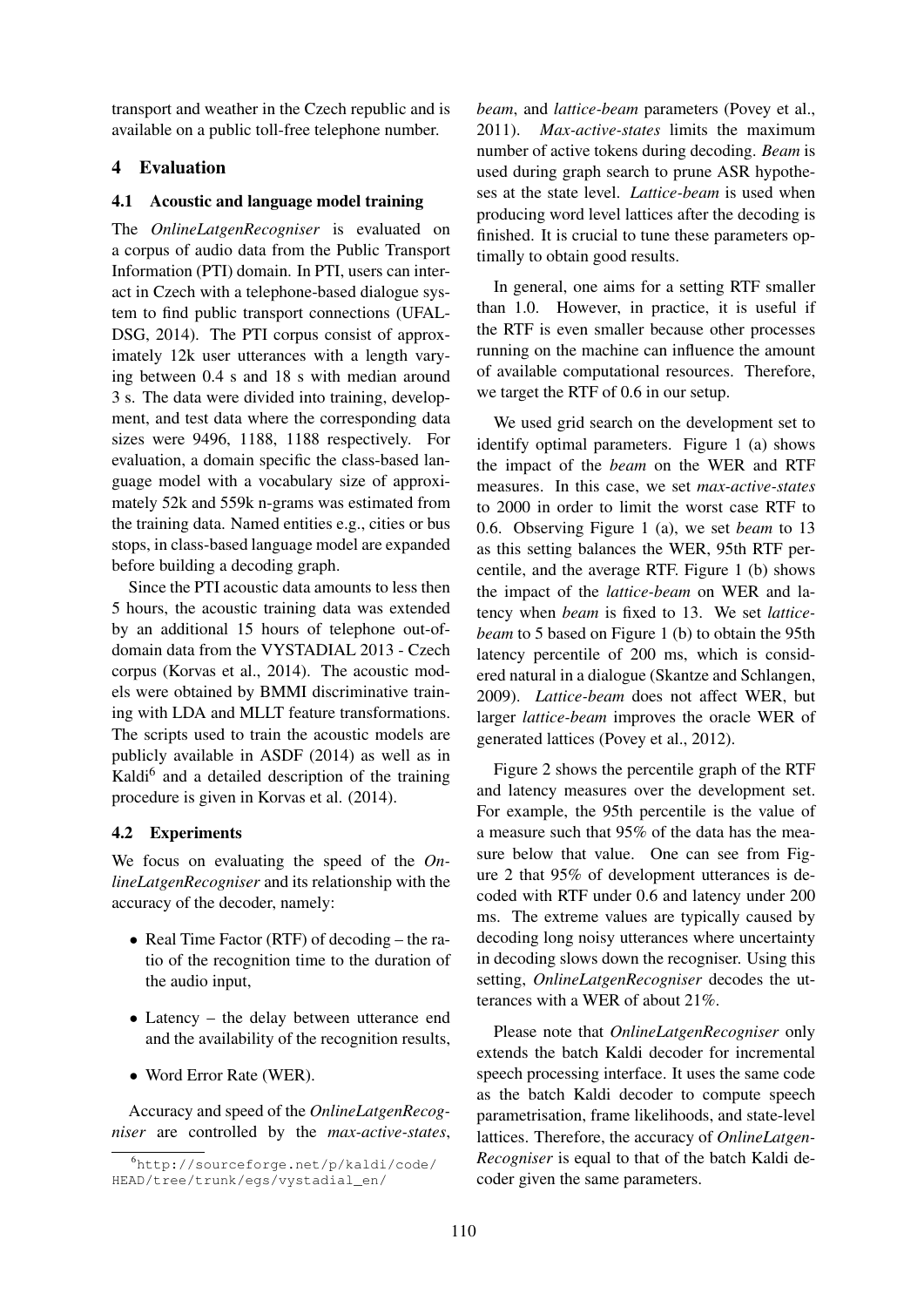

Figure 1: The left graph (a) shows that WER decreases with increasing *beam* and the average RTF linearly grows with the beam. Setting the maximum number of active states to 2000 stops the growth of the 95th RTF percentile at 0.6, indicating that even in the worst case, we can guarantee an RTF around 0.6. The right graph (b) shows how latency grows in response to increasing *lattice-beam*.



Figure 2: The percentile graphs show RTF and Latency scores for development data for *max-activesates*=2000, *beam*=13, *lattice-beam*=5. Note that 95 % of utterances were decoded with the latency lower that 200ms.

In addition, we have also experimented with Google ASR service on the same domain. The Google ASR service decodes 95% of test utterances with latency under 1900 ms and WER is about 48%. The high latency is presumably caused by the batch processing of audio data and network latency, and the high WER is likely caused by a mismatch between Google's acoustic and language models and the test data.

### 5 Conclusion

This work presented the *OnlineLatgenRecogniser*, an extension of the Kaldi automatic speech recognition toolkit. The *OnlineLatgenRecogniser* is distributed under the Apache 2.0 license, and therefore it is freely available for both research and commercial applications. The recogniser and its Python extension is stable and intensively used in a publicly available spoken dialogue system (UFAL-DSG, 2014). Thanks to the use of a standard Kaldi lattice decoder, the recogniser produces high quality word posterior lattices. The training scripts for the acoustic model and the *OnlineLatgenRecogniser* code are currently being integrated in the Kaldi toolkit. Future planned improvements include implementing more sophisticated speech parameterisation interface and feature transformations.

### Acknowledgments

We would also like to thank Daniel Povey and Ondřej Dusěk for their useful comments and discussions. We also thank the anonymous reviewers for their helpful comments and suggestions.

This research was funded by the Ministry of Education, Youth and Sports of the Czech Republic under the grant agreement LK11221, by the core research funding of Charles University in Prague. The language resources presented in this work are stored and distributed by the LINDAT/CLARIN project of the Ministry of Education, Youth and Sports of the Czech Republic (project LM2010013).